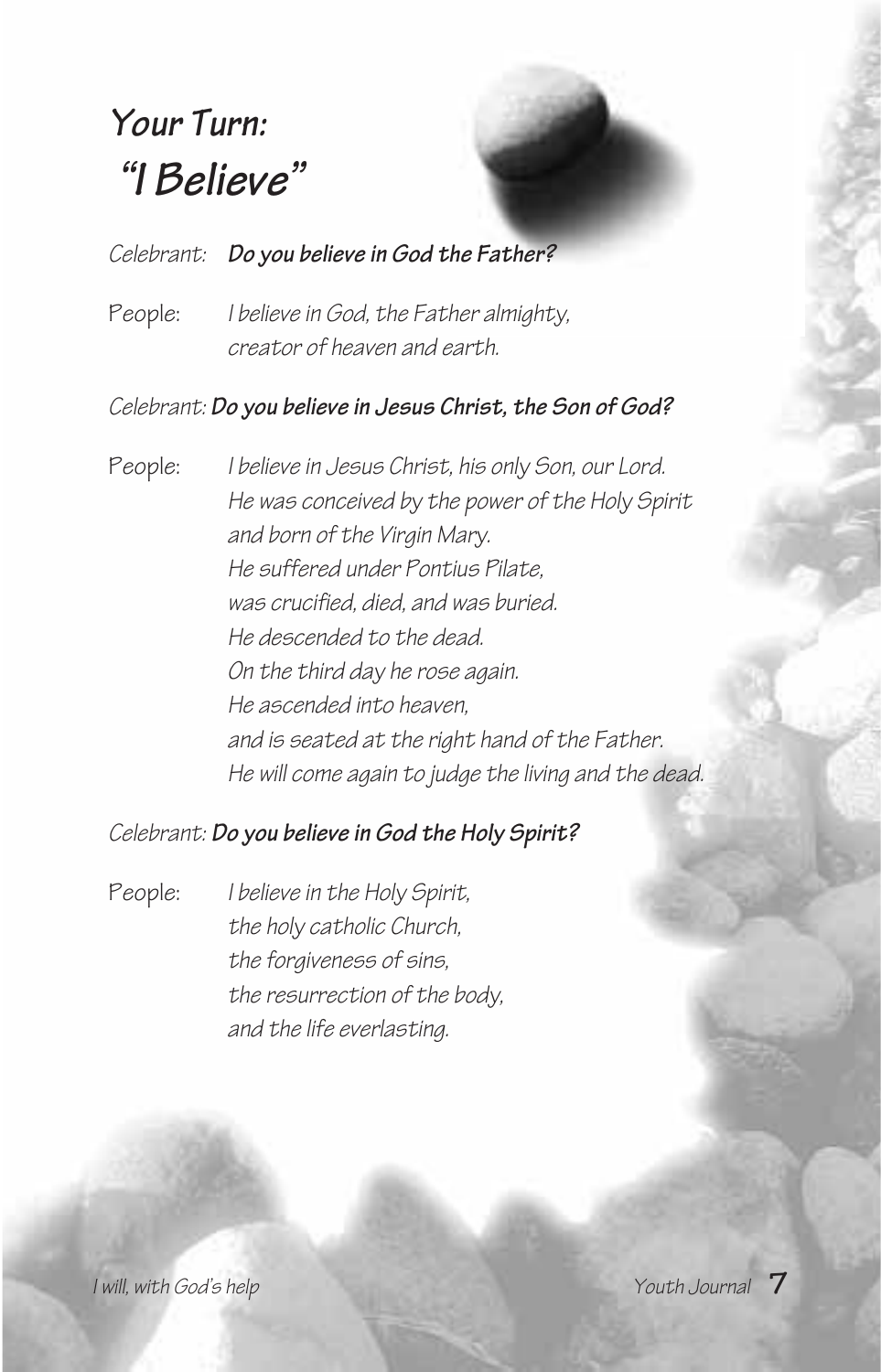The old meaning of the word comfort came from the same roots as the word fort: these words are meant to make you feel as safe and strong as if you were inside a fort.

Read back over Paul's words that you copied during the first session. When Christians call these words "comforting," they don't mean "cozy."

Think about times in your life when you have felt God's love.

> Were any of these times hard times? Write about those times:

How did you know that God was with you, even during those hard times?

**8** *Youth Journal I will, with God's help*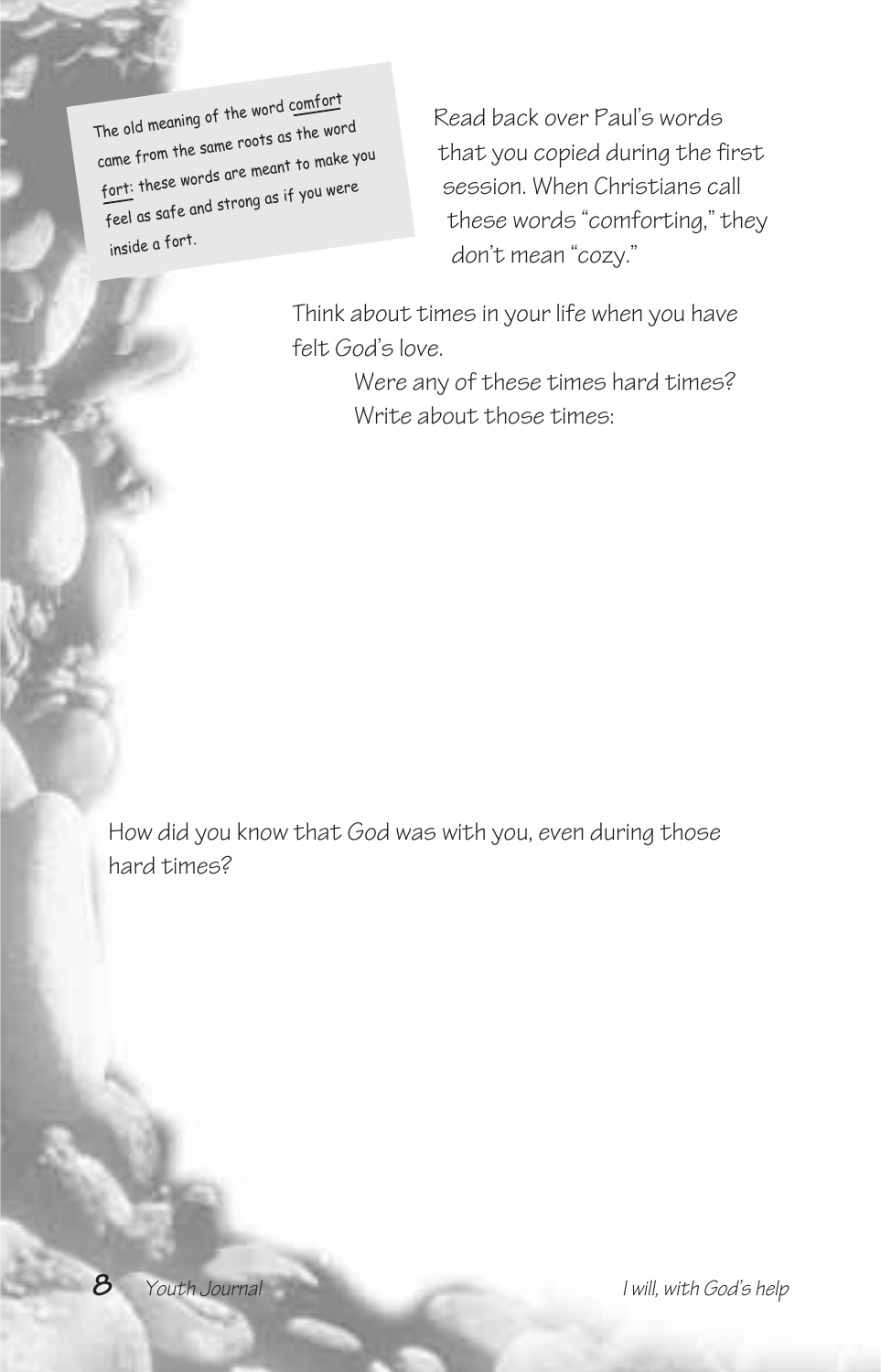How do you know God's love now? How does God's love help you want to be confirmed?

Describe (or draw) the stone you selected.

Sit with the stone for a few minutes. What made you choose this particular stone? Does your stone "speak" to you? How? Are you and your stone alike in any ways? What ways?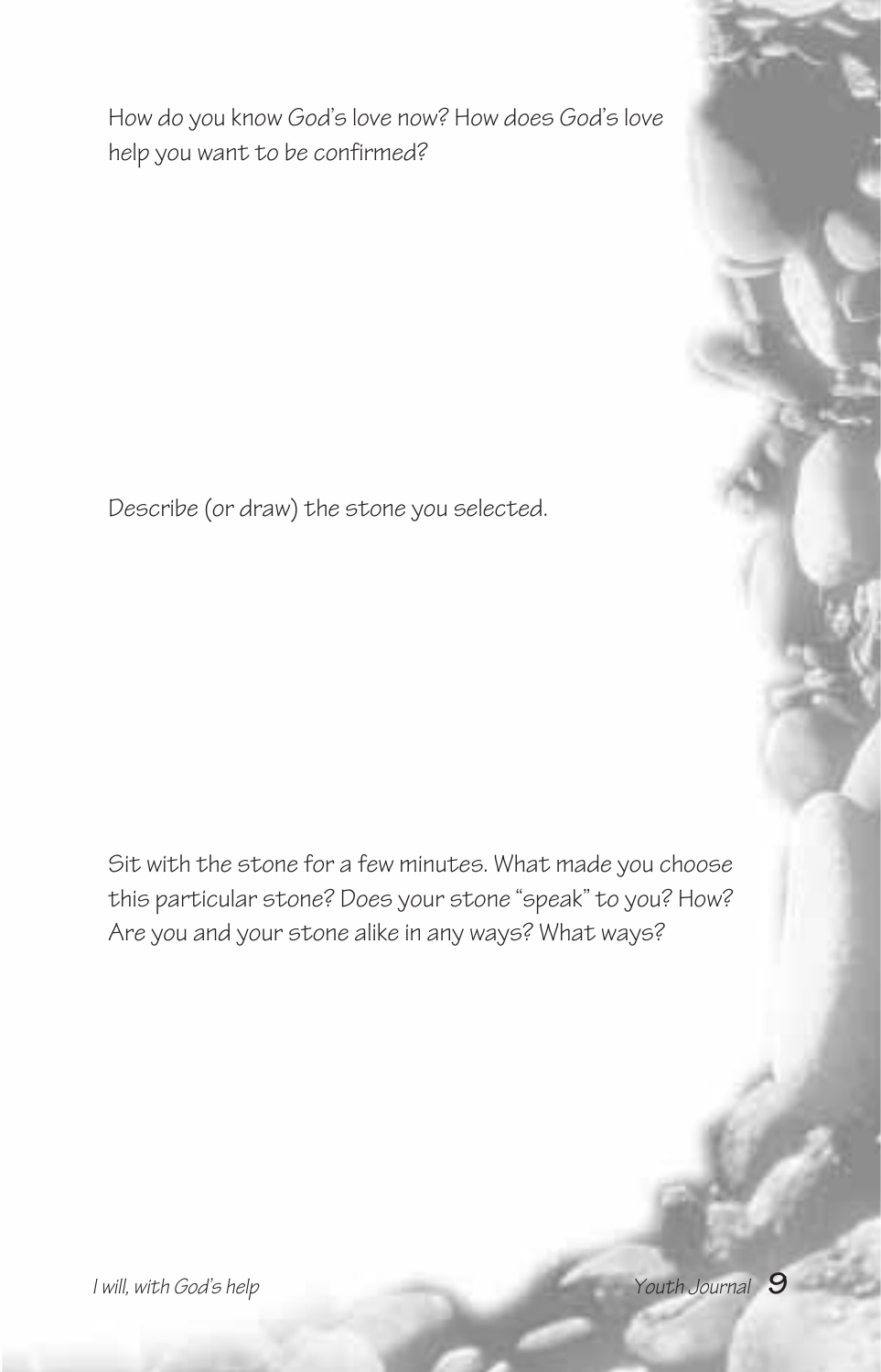Jesus is the chief cornerstone of the Church: the whole Church is built on Jesus. Each of us is like a "stone" in the Church, too part of the building. Which piece of the "building" are you? (As always, you can draw or write your response.)

Now think about your whole life. How do you live out your faith at home? At school? With your friends? At church? In the world?

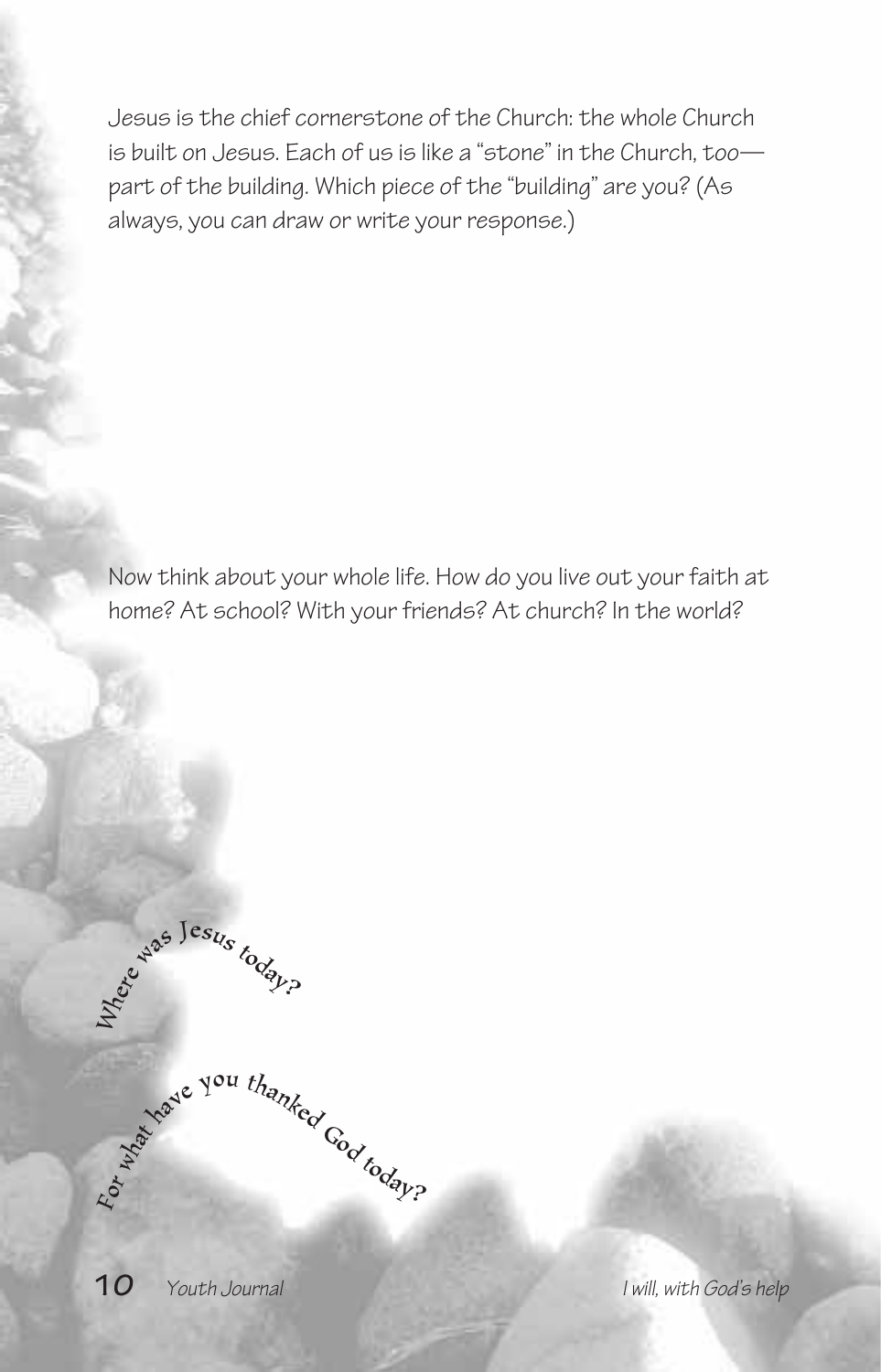Where do *you* put your heart and your trust?

The word creed comes from the latin credere, which means "what I put my heart and trust into."

Write down your "personal creed." (If you had time to do this during the first session, you can copy that creed here or even tape it in.)



How does your life show that you put your heart and trust into that creed?

*I will, with God's help Youth Journal* **11**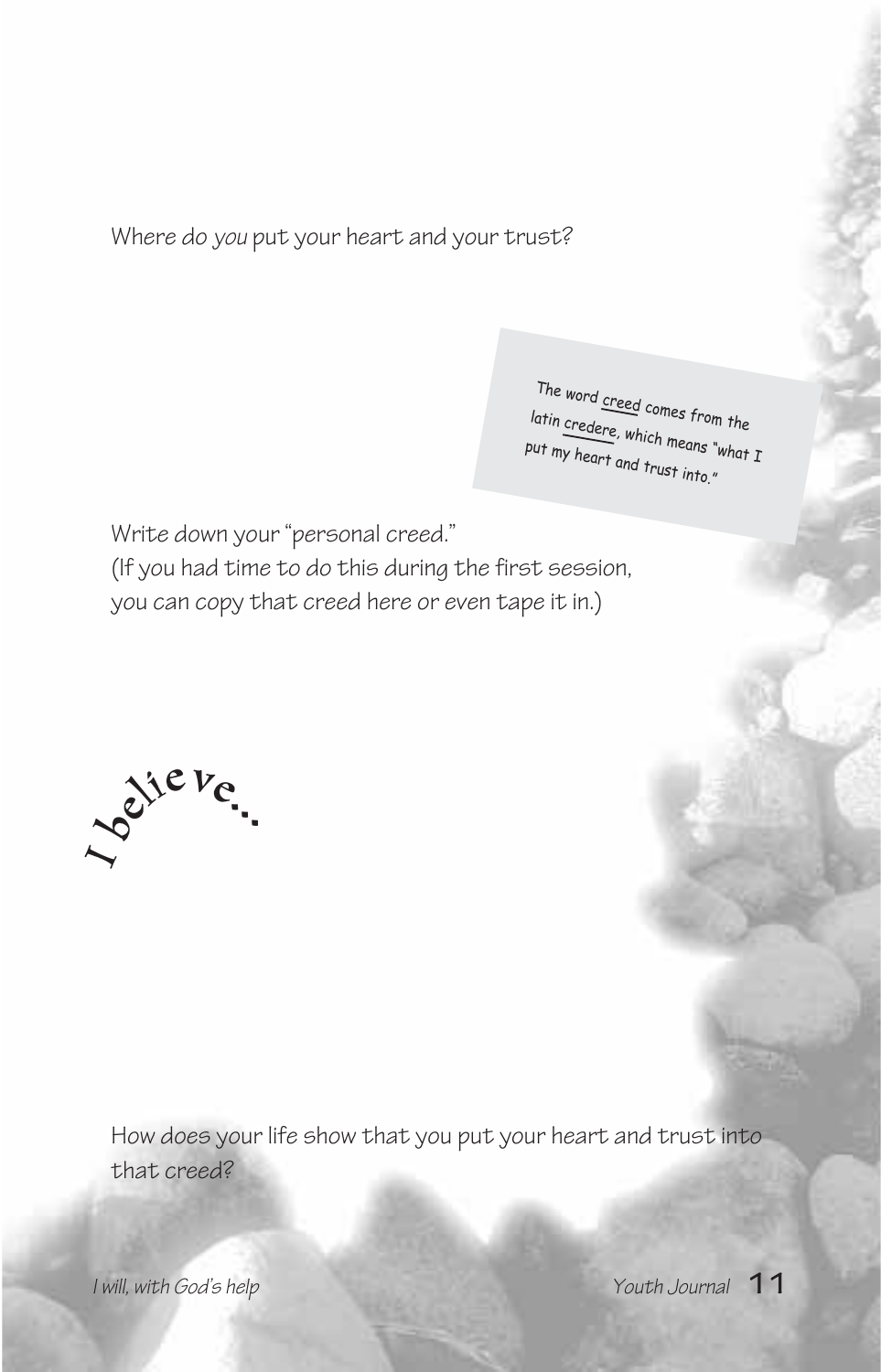Do you think that your creed will change as you leave home and join the adult world?

Draw again the three circles you drew during the session. Write again the three things that give balance, stability, and strength to your life:

**Before the next session** find advertisements or editorials that try to "sell" you something. Look for ways that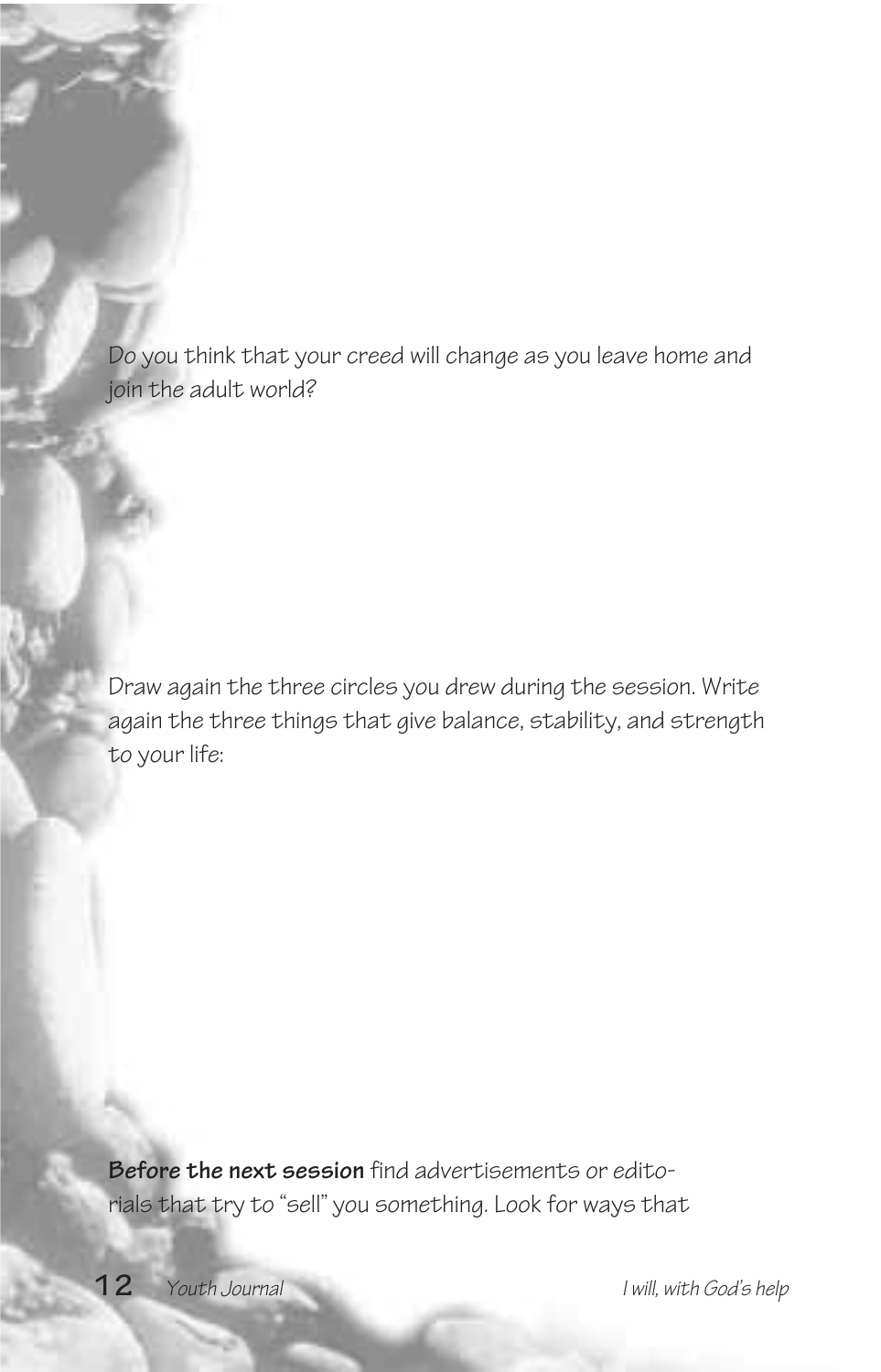people try to get you to believe in *their* ideas, or to buy *their* products. Can you find an ad or editorial that persuades you? Can you find one that seems silly or in bad taste? Can you find ones that seem to be aimed directly at teens? What do the ads and editorials aimed at teenagers want you to believe?

Write down what you find, or cut them out and paste them in here. (If they're too big, fold them up and tuck them in here.) Bring all the ones you find to the next session.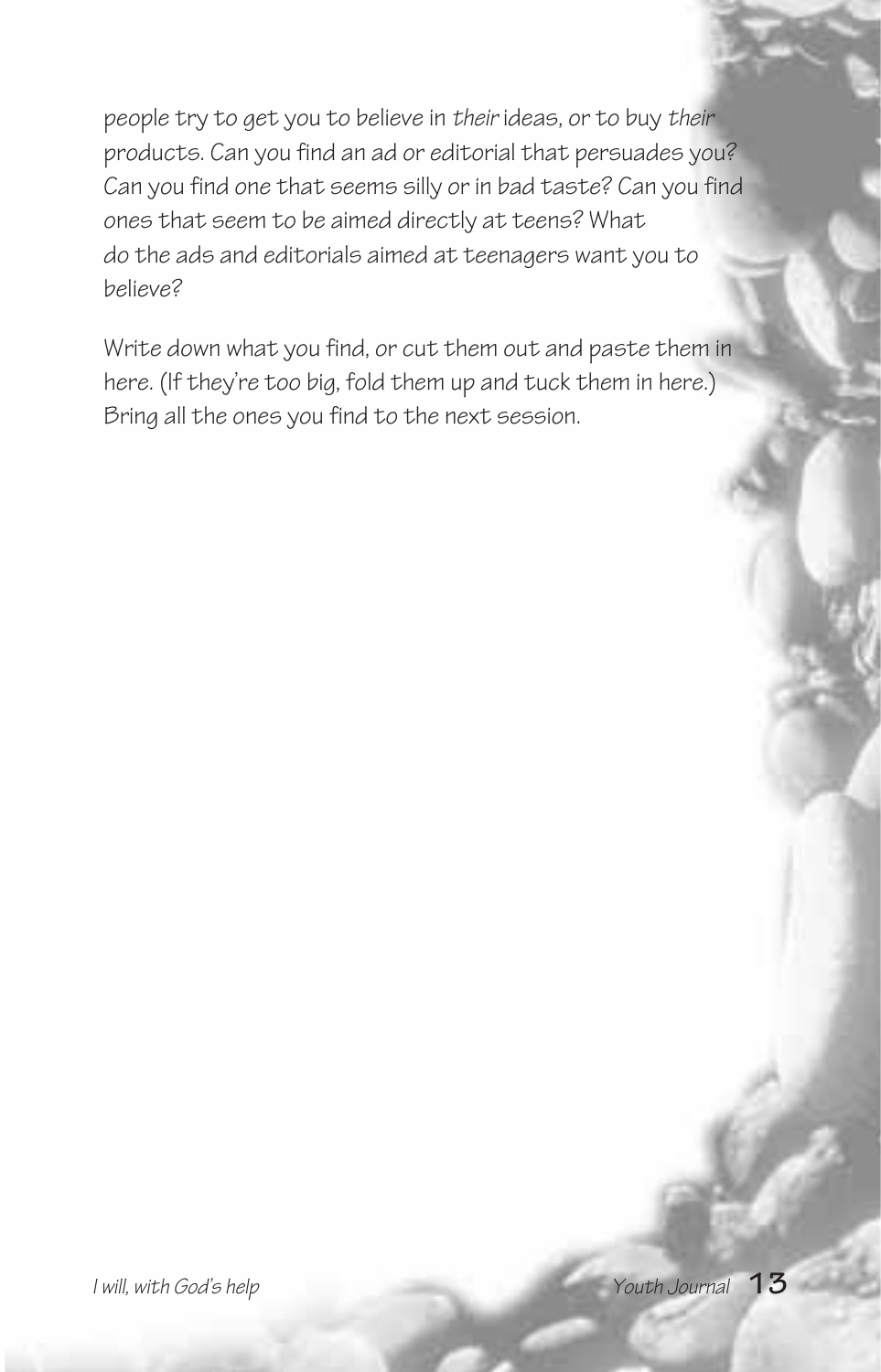## *A Prayer*

from Austin Farrer:

- *God above me, Father from whence my being descends, on whom my existence hangs, to whom I turn up my face, to whom I stretch out my hands:*
- *God beside me, God in a [hu]man like me, Jesus Christ in the world with me, whose hand lays hold of me, presenting me, with yourself, to God:*
- *God within me, soul of my soul, root of my will, inexhaustible fountain, Holy [Spirit]:*
- *Threefold Love, one in yourself, unite your forces in me, come together in the citadel of my conquered heart.*

*You have loved me with everlasting love. Teach me to care.* **Amen.** Amen.